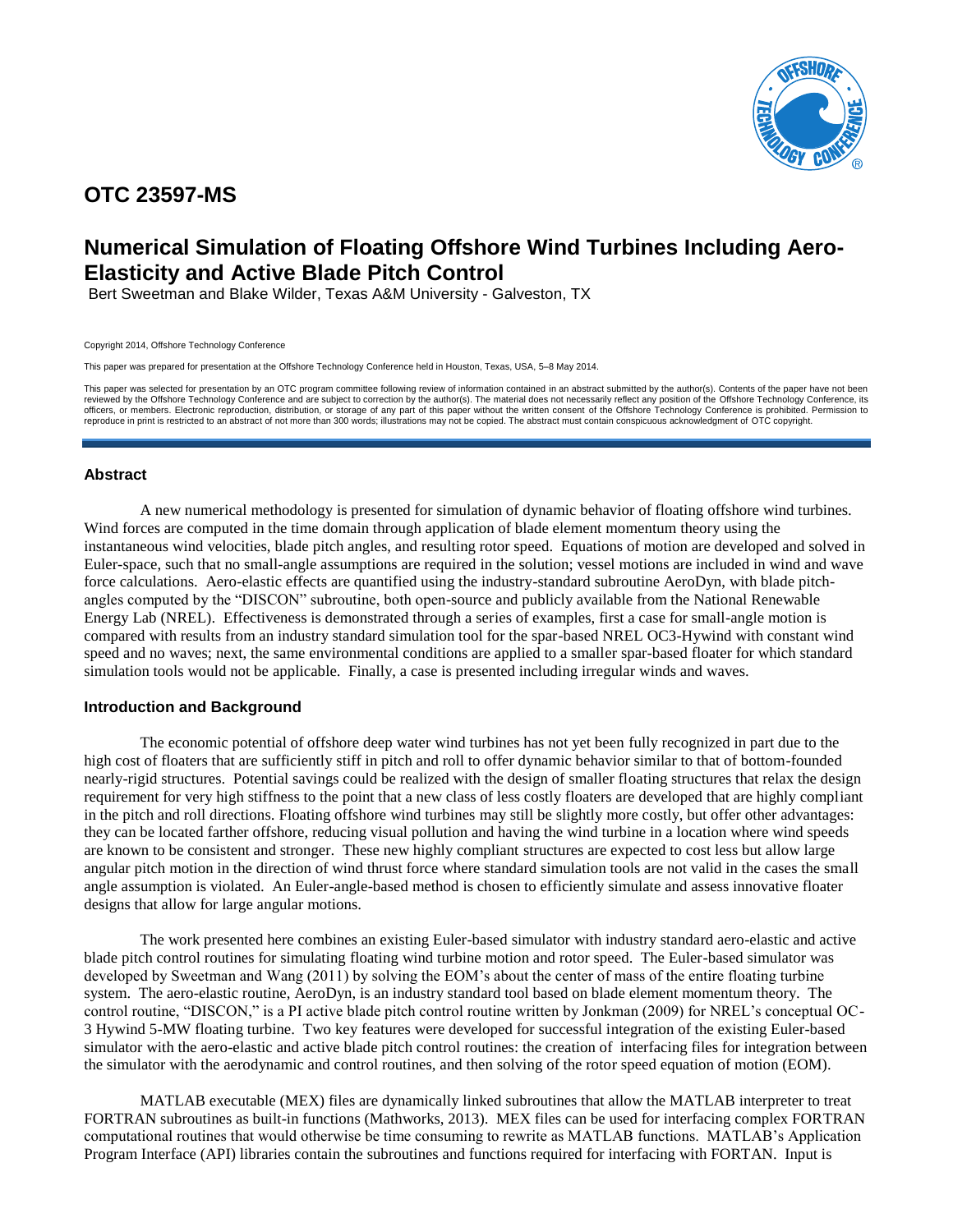passed through the MEX gateway routine using pointers and the necessary API functions to write the data into the correct FORTRAN variable. The FORTRAN computational routine is then called and output from the routine is transferred back to the MATLAB environment following the same method as the input.

The AeroDyn aeroelastic simulation tool and the DISCON active blade pitch control module, are established FORTRAN routines. The use of these industry standard routines for the aero-elastic forcing computation was important to prove the effectiveness of Euler-based simulator, in part because future revision of these industry standard computational routines would require future revision of the MATLAB rewrites. Rewriting both routines as MATLAB functions was not considered a viable option because of both the complexity of the rewrites and future maintenance issues. MEX files were created to interface both routines with the MATLAB developed Euler-based simulator. Once the MEX files are created, they have the convenience of acting as built in MATLAB functions allowing easy integration of the FORTRAN routines into the MATLAB environment, and can be reused on future revisions of the FORTRAN and/or MATLAB. Programmers can use similar techniques presented below to solve other legacy software issues.

Development of an EOM for the rotor is the only significant change to the original Euler-based simulator beyond developing the interface MEX functions. The loads received from AeroDyn are used in determining aerodynamic moment acting on the rotor. The motions of the floater are included in the wind forcing calculation, making the interaction fully aeroelastic. The turbine's energy output can then be calculated from the rotor speed and generator efficiency. The new methodology is directly applicable to evaluate highly compliant designs subject to irregular winds and waves to determine overall behavior and amount of energy captured.

#### **Coordinate System.**

The same coordinate systems are applied that were previously developed by Sweetman and Wang. Each of the six rotating bodies has a body fixed coordinate system with the origin located at their respective instantaneous center of mass. These are selected to be the principal axes of inertia to simplify calculation of the angular momentum of the rigid bodies by decoupling the inertia matrix. The MEX file for interfacing uses the blade local coordinate system for passing to AeroDyn for computation of the aero-elastic effects. Also used in derivation of the EOM's are two global coordinate systems plus one system-fixed coordinate system.



**Figure 1 - Coordinate systems**

Figure 1 shows both the earth-fixed global coordinate systems  $(X, Y, Z)$  and  $(X_m, Y_m, Z_m)$  located at the CM of the undisplaced system and still water level respectively. The  $(x_t, y_t, z_t)$ ,  $(x_n, y_n, z_n)$ ,  $(x_r, y_r, z_r)$ , and  $(x_{b1}, y_{b1}, z_{b1})$  are the body fixed coordinate systems that originate at the CM of the tower, nacelle, rotor, and first blade. The system-fixed coordinate system  $(x_s, y_s, z_s)$  is parallel to the  $(x_t, y_t, z_t)$  and originates at the CM of the entire system, the instantaneous change of which depends on the location of the CM of each body relative to the joints and motion among the bodies. The CM of the entire system is not constrained to any fixed location and may or may not be on a body in the system.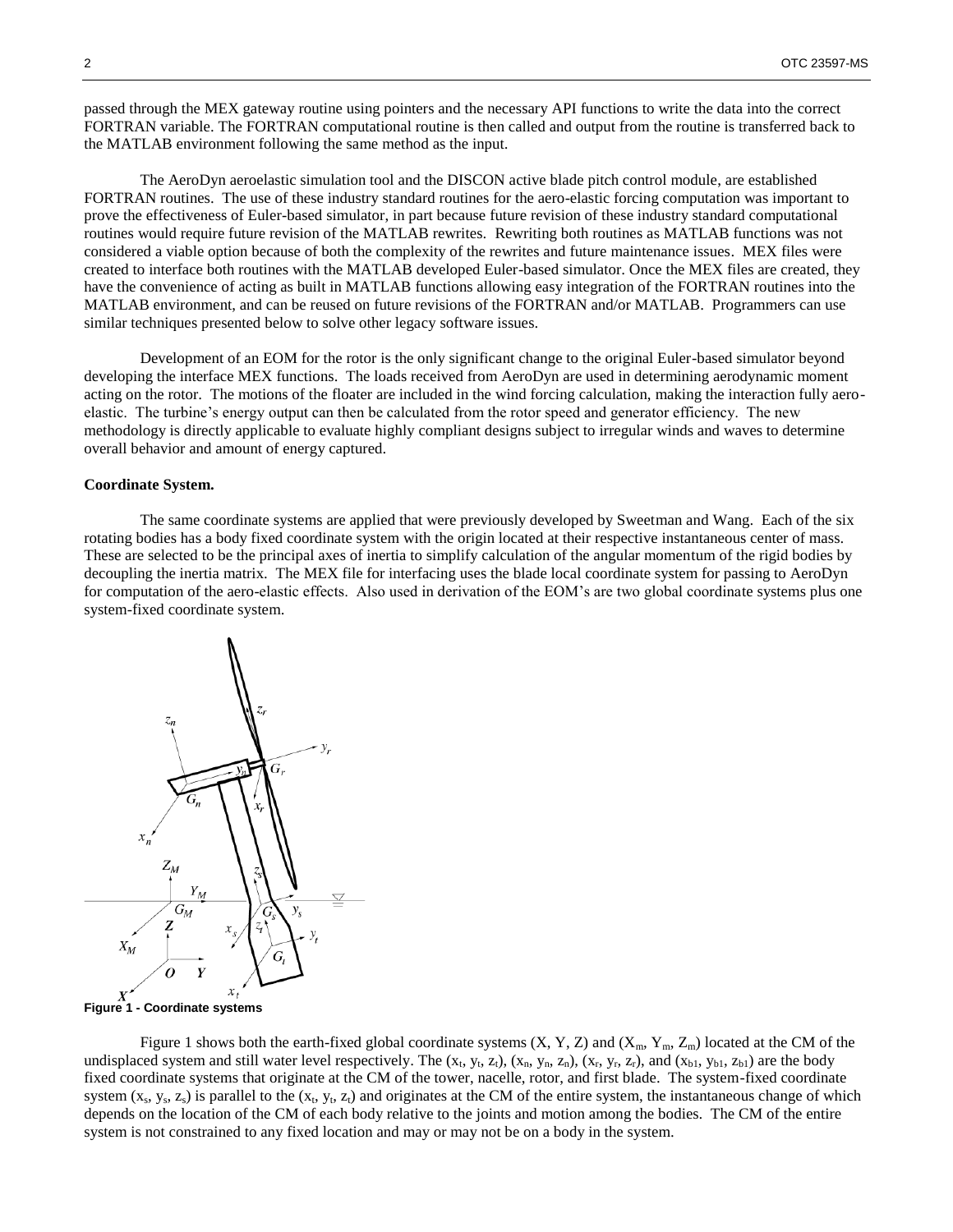The  $(X, Y, Z)$  and  $(x_s, y_s, z_s)$  coordinate systems are used for application of both Newton's Second Law and the theorem of angular momentum on the entire system. The  $(X_m, Y_m, Z_m)$  is not used computationally, but it is included to enable direct comparison with FAST. Rotational motion is defined using the 1-2-3 Euler angle sequence, which is necessary for large-angle motion, but cause the order in which the angles of rotation are applied to be important. The coordinates  $(X_4, X_5, X_6)$  denote these angles, which are three rotational DOF's of the tower and describe the position of the rotating tower. The transformation matrix from  $(x_s, y_s, z_s)$  to  $(X, Y, Z)$  has been shown (Sweetman and Wang, 2011):

$$
T_{s \to I} = \begin{bmatrix} t_{11} & t_{12} & t_{13} \\ t_{21} & t_{22} & t_{23} \\ t_{31} & t_{32} & t_{33} \end{bmatrix}
$$
 (1)

in which:

 $t_{11} = \cos X_5 \cos X_6$  $t_{12} = -\cos X_5 \sin X_6$  $t_{13} = \sin X_5$  $t_{21} = \cos X_4 \sin X_6 + \cos X_6 \sin X_4 \sin X_5$  $t_{22} = \cos X_4 \cos X_6 - \sin X_4 \sin X_5 \sin X_6$  $t_{23} = -\cos X_5 \sin X_4$  $t_{31} = \sin X_4 \sin X_6 - \cos X_4 \cos X_6 \sin X_5$  $t_{32} = \cos X_6 \sin X_4 + \cos X_4 \sin X_5 \sin X_6$  $t_{33} = \cos X_4 \cos X_5$ 

Equation 1 results from defining the  $(x_s, y_s, z_s)$  system parallel to the  $(x_t, y_t, z_t)$  instead of the global  $(X, Y, Z)$ . The resulting complexity is more than offset by avoiding the tedious calculation of the time derivative of this transformation matrix.

#### **The Interface.**

The gateways written for the AeroDyn and "DISCON" MEX functions take advantage of MATLAB's structured array capabilities by combining all turbine and blade markers into two unique arrays to ease data transfer. This is accomplished by using the MATLAB API functions "mxGetField" and "mxGetPr" combined with FORTRAN looping commands to pick apart the MATLAB structure array and store their memory location into pointers. The pointer location is then used in tandem with the API routine "mxCopyPtrtoReal8" to write the data into its corresponding FORTRAN variable. A flow chart of the process is shown in Figure 2.





Combining all turbine and blade markers into structure arrays reduces the length of input variables required for the function while providing the gateway routine a format that can easily be manipulated for data extraction. The output is handled in a similar fashion, with pointers to the output arrays in MATLAB environment and FORTRAN looping combined with API routines to write the data from the FORTRAN variable into MATLAB pointer.

#### **Rotor Speed Equation of Motion.**

The rotor speed is determined by solving a single one-dimensional equation of motion written about the hub's spin axis, and active control of the blade pitch angle is used to regulate this speed. The rotor speed, also called the low shaft speed, along with the gearbox ratiodefines the high shaft speed, or generator speed.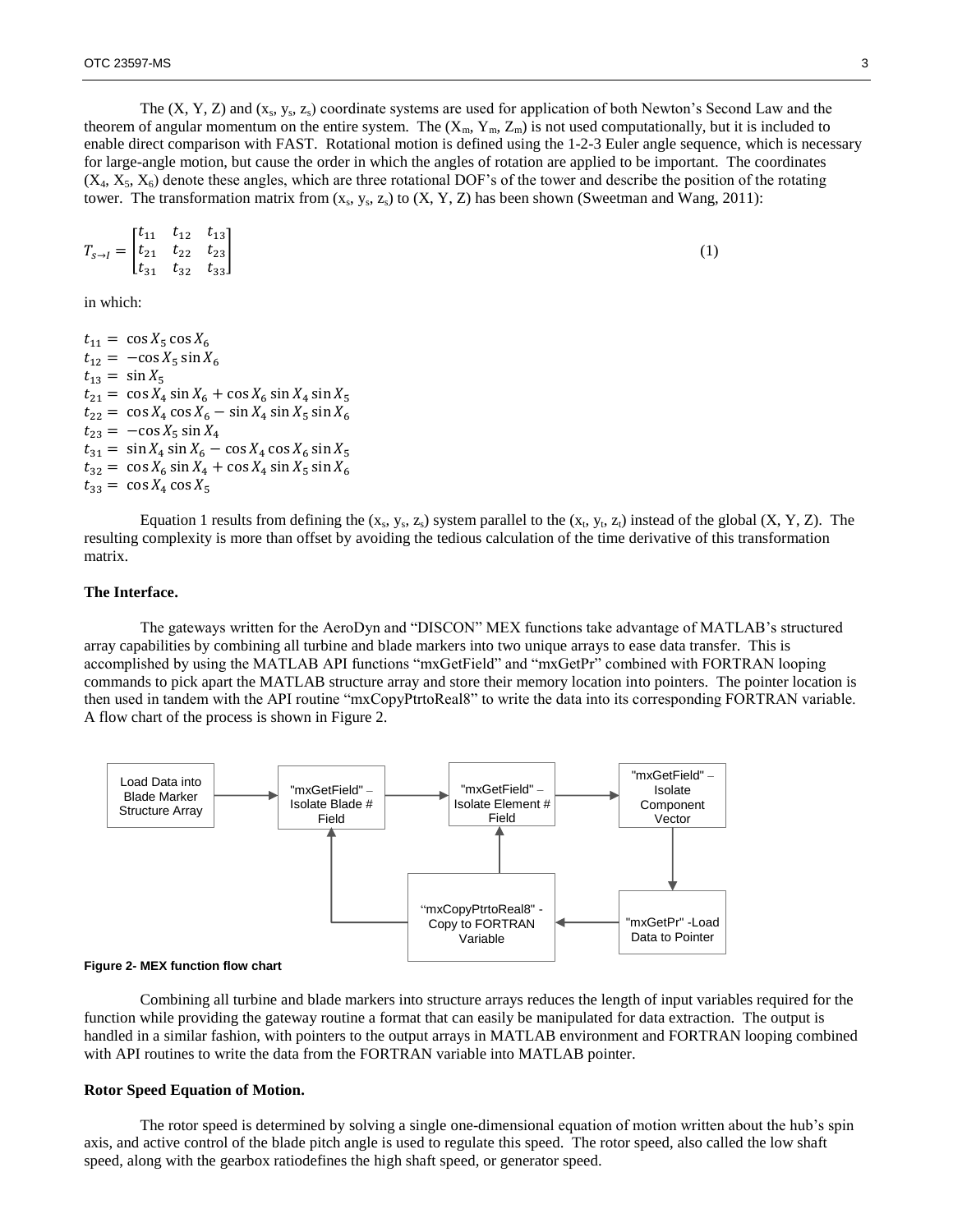The resulting high shaft speed is used to determine the appropriate control strategy for the blade pitch angle. Blade pitch control operational regimes are classified as being in control region 1, 1.5, 2, 2.5, or 3. Region 1 is before cut-in wind speed, region 2 is the control region for optimizing power capture, and region 3 is the control region above rated wind speed. The 1.5 and 2.5 regions define linear transition between regions. The output commanded generator torque computed by the control system depends on the region in which the turbine is operating and acts opposite of the aerodynamic torque.

An ideal rigid rotor is assumed for determining the rotor speed. The drive shaft is also assumed rigid with no damping, and the gearbox is assumed to work at 100% efficiency. Euler's dynamic equation of motion is used to include motion of the nacelle in the computation of the spin velocity, in which the principal axes of the driveshaft rotate at the same angular velocity as the hub. (Hibbeler, 2012).

$$
\sum M_y = I_y \dot{\omega}_y - (I_z - I_x) \omega_z \omega_x \tag{2}
$$

 $\sum M_y$  is the total moment acting on the spin axis,  $\omega_y$  is the angular acceleration of the spin axis,  $\omega_z$  and  $\omega_x$  are angular velocities in the hubs x and y direction, and  $I_y$ ,  $I_z$ , and  $I_x$  are the moments of inertia in their respective direction relative to the hub's coordinate system. The inertias are the sum of the rotor and generator inertias. The yaw and roll motion have been included in the EOM. The external moment is determined from the aerodynamic torque acting clockwise on the hub and the demanded generator torque acting counter-clockwise on the driveshaft. The aerodynamic torque is the computed moment from AeroDyn projected about the spin axis of the hub and the demanded generator torque is that computed by the pitch control routine. An advantage of using Euler's EOM is that the body fixed angles (ω's) are already associated with a set of sequenced Euler angles and therefore can be used directly without further concerns regarding large angle motions. A flow chart of the simulation is shown in Figure 3.



#### **Figure 3 – Simulation flow chart**

The rotor speed EOM is solved between the time steps of the system EOM's. The only assumption implicit to solving this EOM separate from the system's 6 DOF's is that the rotor acceleration is small between time steps. This assumption is reasonable since simulation time steps are normally in the range of 0.1-0.5 seconds. Known relationships between the blades and hub are used to project the aerodynamic moment onto the spin axis. The gyroscopic moments resulting from base excitation of the spin axis are already included in the system rotational EOM's through use of cascading transformation matrices between system components and ultimately transformed to the inertial coordinate system using equation 1. The rotor EOM is solved between every two timesteps to ensure the effects of the rotor speed are accurately included in the system simulation.

#### **AeroDyn and Blade Pitch Control**

The external moments applied in equation 2 are determined from the aero-elastic and active blade pitch control routines. The aerodynamic moment is determined from the load received from AeroDyn acting on each blade element and the distance of the element from the spin axis. The effect of the blade pitch angle is included in the aero-elastic forces by means of the blade element orientation computed by DISCON and passed to AeroDyn.

#### **AeroDyn.**

AeroDyn is a dependent routine that requires markers from major turbine components to be passed to it from the calling dynamics simulator. The motions of the floater are included in the wind forcing calculation, making the interaction fully aero-elastic. Necessary information on the turbine geometry, blade-element and airfoil properties, and wind speed are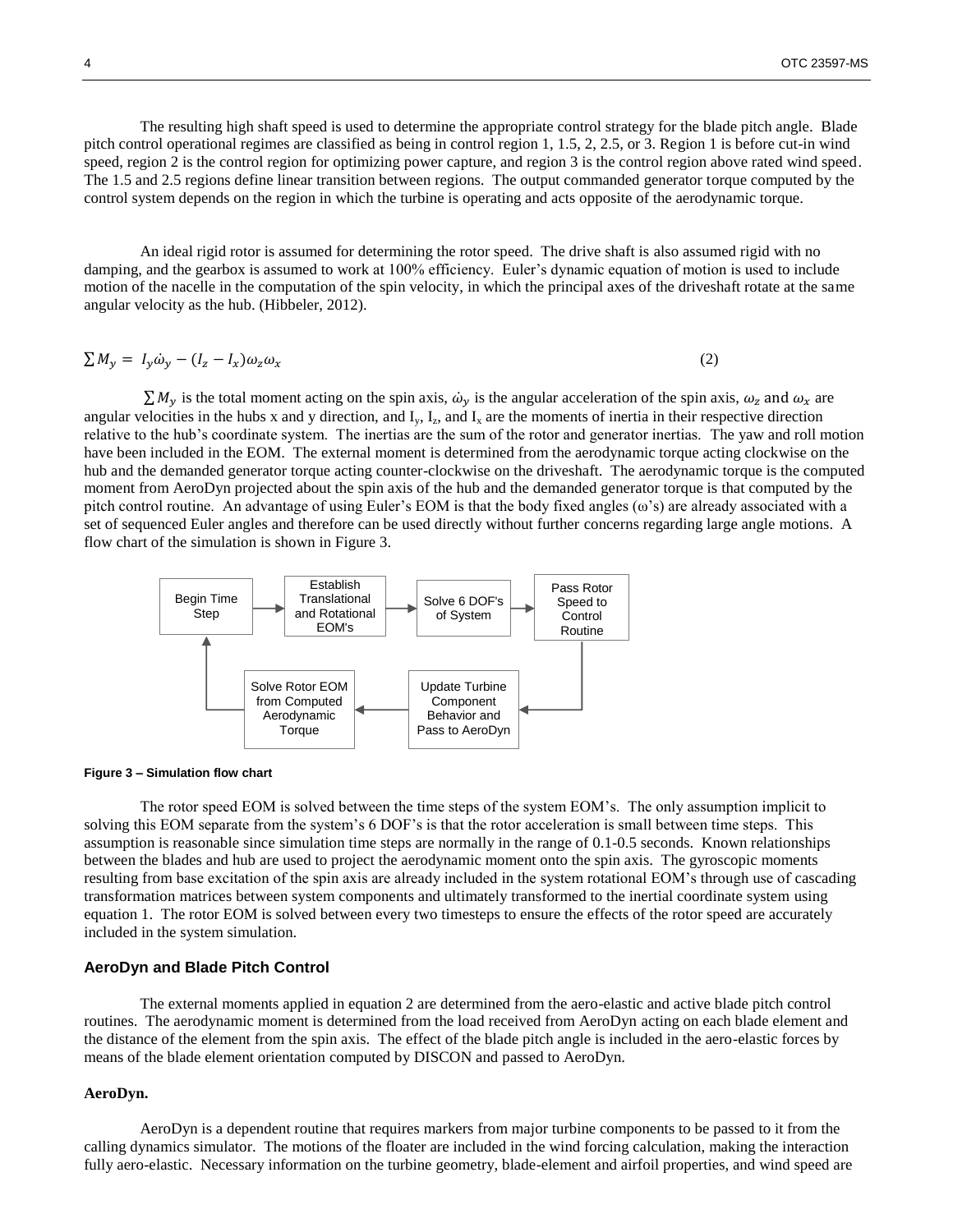obtained from standard AeroDyn data files. Operating conditions including velocity and location of the hub and other components are computed each time step and passed to AeroDyn. AeroDyn applies blade element momentum theory (BEM) for determining the aerodynamic lift, drag, and pitching moment of airfoil sections along the wind turbine blades (Moriary & Hansen, 2004). The BEM theory applied in AeroDyn is based on conservation of momentum analyzed at an element of the blade. In the theory, conservation of momentum is applied to a control volume and the differential thrust and torque are defined as a function of the flow conditions (Manwell, McGowan, & Rogers, 2009). Differential thrust and torque are computed as functions of the angle of the attack using lift and drag coefficients and equated with and then computed using conservation of momentum.

The markers passed to AeroDyn by the dynamics simulator follow the body fixed coordinate system as presented in NREL's AeroDyn user guide addendum and relative to the global XYZ (Jonkman & Jonkman, 2013). The body markers provide AeroDyn with the position, orientation, and translation and rotation velocities of the following turbine components: tower/floater, nacelle, rotor furl, hub, each blade root, and each blade element. The Euler-angle-based simulator passes body markers to AeroDyn at every time step. The marker components are determined after solving the system's EOM's and transferring the motion to each body through the cascading transformation matrices. Each body marker is then orientated with respect to the AeroDyn's pre-described global XYZ.

The MEX file created for the AeroDyn interface follows the flowchart in Figure 2 with two different structural arrays: "TurbineComponents" for the main bodies of the turbine, skipping the element number, and "InputMarkers" for the individual blade elements. The markers are written into the derived data type defined by AeroDyn. The output from AeroDyn is arranged into two matrices of dimension 3 x the number of blade elements for each blade, with one of the 3 x the number of blade elements matrix representing the moment about the blade pitch axis and the other matrix as the normal and tangential forces acting at each element perpendicular to the plane of rotation for each blade element.

### **Blade Pitch Control.**

Computation of the thrust and torque in AeroDyn requires the instantaneous blade pitch angle. Blade pitch control is provided by the "DISCON" routine written for the conceptual OC3-Hywind by Jason Jonkman (Jonkman, Butterfield, Musial, & Scott, 2009). The OC3-Hywind is equipped with a 5 MW turbine that has a rated speed of 12.1 RPM. The pitch control routine uses gain scheduled proportional-integral (PI) control on the speed error between the filtered and rated generator speed. The gains were determined by designing the control system around a simple single DOF model of the angular rotation of the generator shaft (Jonkman et. al, 2009). The high shaft speed and current blade pitch angles are passed to the computational routine. The high shaft speed is the generator speed and determined by multiplying the rotor speed by the 97:1 gearbox ratio.

The desired pitch angle is determined from the current speed error between the desired rated speed and actual speed of the generator shaft. The gains are then applied and filtered through the max and min pitch angles and pitch angle speed so the demanded angle does not exceed the defined limits. For the "DISCON" routine, the blade pitch angle range is 0-90 degrees with a maximum pitch rate of 8 degrees per second (Jonkman et. al, 2009). The Euler-angle simulator uses collective pitch control, with the demanded blade pitch angle equal to the actual blade pitch angle and included in the transformation matrix from the hub to each respective blade. This transformation is used when defining the blade element orientation matrix passed to AeroDyn providing its inclusion in the aero-elastic calculations.

# **Euler-based Simulator**

A floating offshore wind turbine can be modeled as a six-body system consisting of the tower and floater together as the base body, plus the nacelle, hub, and three blades, each treated as a rigid body. Conventional numerical tools for dynamic analysis of a multi-body system are the Newton-Euler equations, Euler-Lagrange equations, and Kane's method. The Newton-Euler equations are usually developed by separating the free body diagrams of each rigid body in the system. This method is useful for determining internal forcing but those forces are not necessary for simulation of general motion of a multi-body system. The Euler-Lagrange equations apply energy methods to develop the equations of motion (EOM) for generalized degrees of freedom. This method is efficient for solution of the motion but the derivation of partial derivative of energy about related degrees of freedom is laborious. NREL's computer-aided engineering tool, FAST, uses Kane's method for dynamic analysis. The coordinate system and solution method applied in FAST limit applicability to floater rotation of 20 degrees because of the solution method (Jonkman & Buhl, 2005).

The Euler-based method was developed by Sweetman and Wang (2011), writing the EOM's by applying the conservation of momentum to the floating wind turbine system. The core of the method is to calculate the angular momentum of each rigid body and sum them in a unified translating-rotating coordinate system to obtain the total angular momentum of the system, the derivative of which is equal to the sum of externally applied moments. Cascading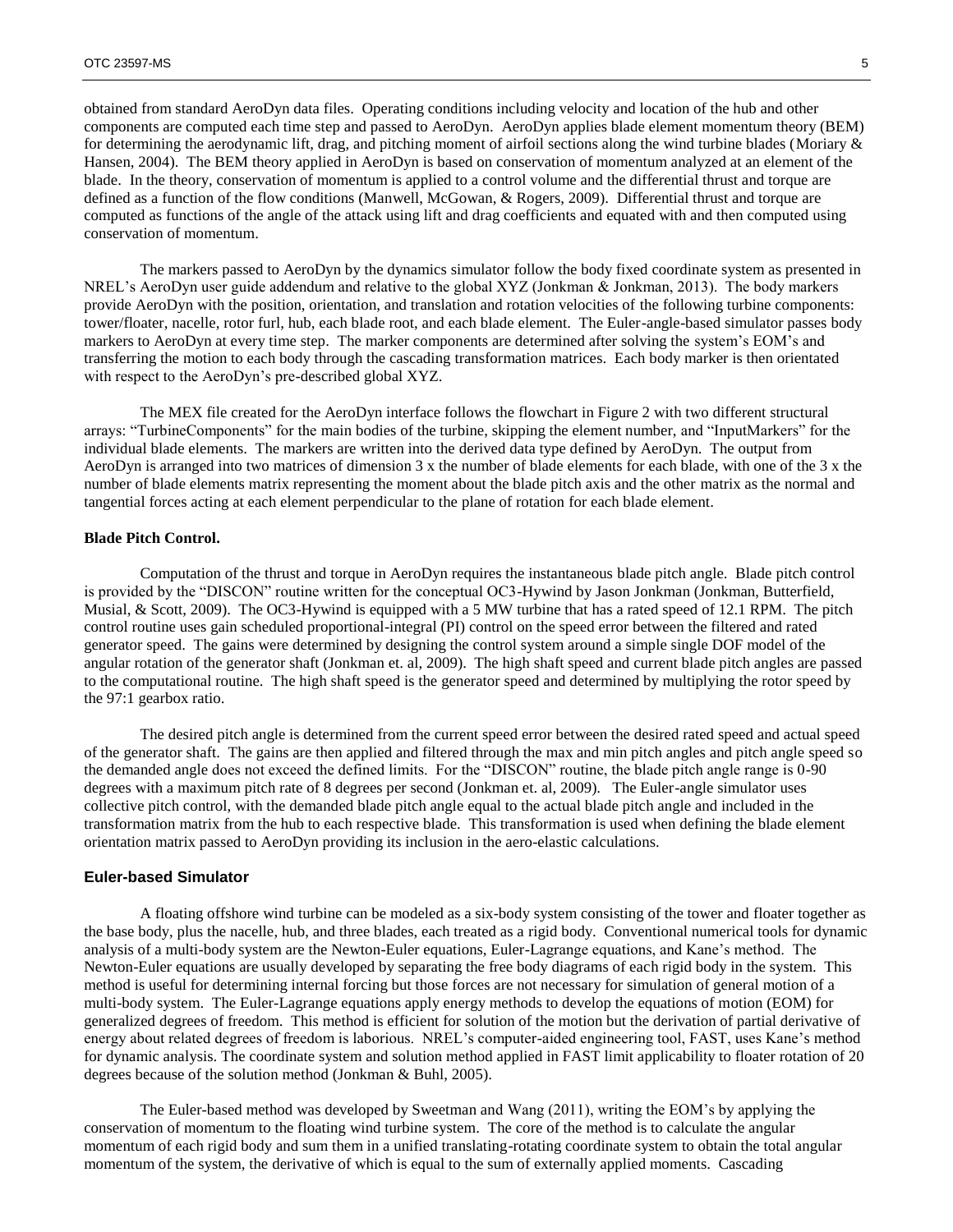transformation matrices are used to transfer the angular momentum of each rigid body onto the system's center of mass. The method makes use of the known geometrical relationships between the rotating contiguous bodies are used in deriving the rotational EOM's, the solutions of which are Euler angles. The rotational EOM's are combined with the translational EOM's controlled from Newton's second law to define the six degrees of freedom (DOF) for the entire system. The center of mass (CM) of the system is determined at every time step using the defined geometrical configuration of the system. A main advantage of the method is that the general motion of the floating wind turbine is determined using only six EOM's written about the CM of the entire system, easing computational demand. Writing the EOM's about the center of mass also decouples the translational and rotational forcing, which facilitates numerical integration of the EOM's.

Computation of non-linear mooring forcing requires the instantaneous position of each body at every time step. The velocities of each body must be determined to accurately compute hydrodynamic and aero-elastic forcing. In the numerical simulation, the motions and external forcing, non-linear due to their coupling, are transformed between various coordinate systems at each time step using the Euler angle cascading matrices. Thus, the fully nonlinear coupling between largeamplitude motion and external excitation is preserved.

#### **Rotational Equations of Motion.**

Conservation of angular momentum is applied in determining the rotational EOM's of the system. The sum of the externally applied moments applied about the CM of a system of bodies in the translating-rotating system,  $(x_s, y_s, z_s)$  equals the change of amplitude of the angular momentum within the coordinate system plus the change of direction of the momentum with respect to the global XYZ. The rotational EOM's can be shown to be (Wang & Sweetman, 2012):

$$
\sum_{M} \frac{1}{\overrightarrow{H_{G_S}^s}} \sum_{x_S y_S z_S} + \frac{1}{\omega_S} \overrightarrow{X} \frac{1}{\overrightarrow{H_{G_S}^s}}
$$
(3)

where  $H_{G_s}^s$  is the angular momentum of the system and  $\omega_s$  is the angular velocity of  $(x_s, y_s, z_s)$  with respect to the global XYZ. The externally applied moments include restoring, hydrodynamic, and aerodynamic forces. The angular momentum of the system is obtained by superimposing the moments of the six bodies and then decomposing the sum onto the  $(x_s, y_s, z_s)$  system. The angular momentum of each body is computed in the body's coordinate system about its principal axes of inertia and then transformed to the unified  $(x_s, y_s, z_s)$  system. It is then transferred to the origin of the  $(x_s, y_s, z_s)$ system.

#### **Translational Equations of Motion.**

Newton's second Law is applied to the floating turbine system to increase computational efficiency by avoiding the calculation of internal forces between rigid bodies:

$$
\sum_{F} \to m_{s} \xrightarrow{a_{G_{s}}} \tag{4}
$$

where the force vector  $\sum \rightarrow F$  represents the externally applied forces projected into the inertial C<sub>1</sub> system, m<sub>s</sub> is the mass of the entire system, and  $\rightarrow$  is the linear acceleration of the CM of the system. The solution of the translational EOM's is the motion of the CM of the system  $(G_s)$  referenced in the XYZ coordinate system. Direct solution of the equation decouples translations from rotations and frees  $G_s$  from being constrained to any rigid body. The external forces are composed of aeroelastic, hydrodynamic, restoring (mooring and hydrostatic), and gravity. The external forces must be decomposed into the XYZ system for application of equation 4.

#### **Examples**

Three cases are presented for showcasing the successful integration of an Euler-based simulator with AeroDyn and "DISCON" controls. In the first case, NREL's OC3-Hywind floating wind turbine is modeled in both FAST and the Eulerbased simulator and subjected to a constant wind speed of 11.4 m/s with no waves. The option for still water is chosen so the wind forcing effect can be isolated for observation. The wind speed of 11.4 m/s is chosen because that is the rated wind speed for the 5-MW wind turbine. Next, a truncated version of the OC3-Hywind is modeled in the Euler-based simulator for critical comparison of power output with the original OC3-Hywind presented in the first case. Both the OC3-Hywind and truncated model are equipped with the NREL 5 MW turbine whose properties are outlined in NREL's 2009 publication (Jonkman, et al 2009). The tapering section of the floater is modeled in both cases as defined by Jonkman (Jonkman, 2007). The OC3-Hywind is truncated from a length of 120 m to 75.4 m, saving about 2300 tons, or about 30 % in total weight. The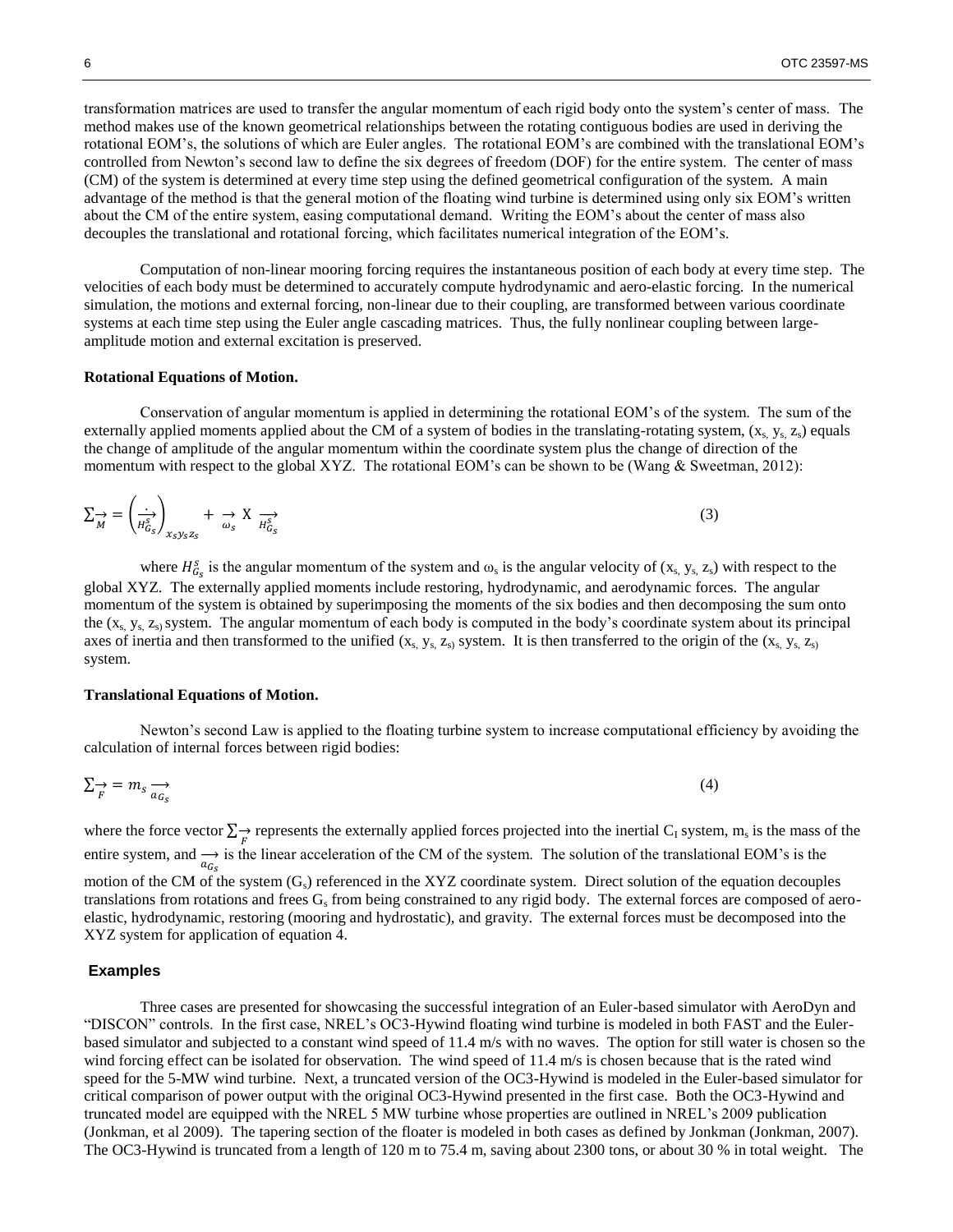same environmental conditions are applied to the case; 11.4 m/s constant wind and still water. A third case is presented for a realistic simulation of the truncated model subjected to irregular wind and waves.

A summary of properties pertinent to the presented examples for the OC3-Hywind and truncated model are cataloged in Table 1:

|                                    | OC3-Hywind                      | <b>Truncated Model</b>          |
|------------------------------------|---------------------------------|---------------------------------|
| Floater Length                     | 120 <sub>m</sub>                | 75.4 m                          |
| <b>Floater Mass</b>                | 7,466,330 kg                    | 5,150,000 kg                    |
| Pitch Inertia                      | 4,229,230,000 kg-m <sup>2</sup> | 1,636,930,000 kg-m <sup>2</sup> |
| Rotor Inertia                      | 38,759,228 kg-m <sup>2</sup>    | 38,759,228 kg-m <sup>2</sup>    |
| Generator Inertia                  | 5,025,497 kg- $m2$              | 5,025,497 kg- $m2$              |
| Initial CM (below SWL)             | 85.6 m                          | 60.9 m                          |
| Elevation to Tower Top (above SWL) | 87.6 m                          | 87.6 m                          |

# **Table 1: OC3 Hywind 5-MW Wind Turbine Properties**

# **Small Angle Case.**

The initial conditions of six DOF's of platform motion are zero and the only external forces acting on the body are from the wind and restoring forces; hydrostatic and mooring. The mooring and hydrostatic forces are defined in FAST with the "UserSubs" routine and in the Euler-based simulator through a similar method. The initial rotor condition is set to the rated speed of 12.1 rpm and the initial blade pitch angles are zero. Figure 4 shows a comparison between the Euler-based simulator and FAST for the pitch and surge motions resulting from a constant wind of 11.4 m/s.



#### **Figure 4 - Surge and pitch motion comparison**

The results show acceptable agreement between FAST and the Euler-based simulator for the OC3-Hywind simulation. The mean pitch angle due to the wind force is about 5 degrees, within the range of the small angle assumption. Figure 5 shows the comparison of the blade pitch angle, rotor speed, and generator power.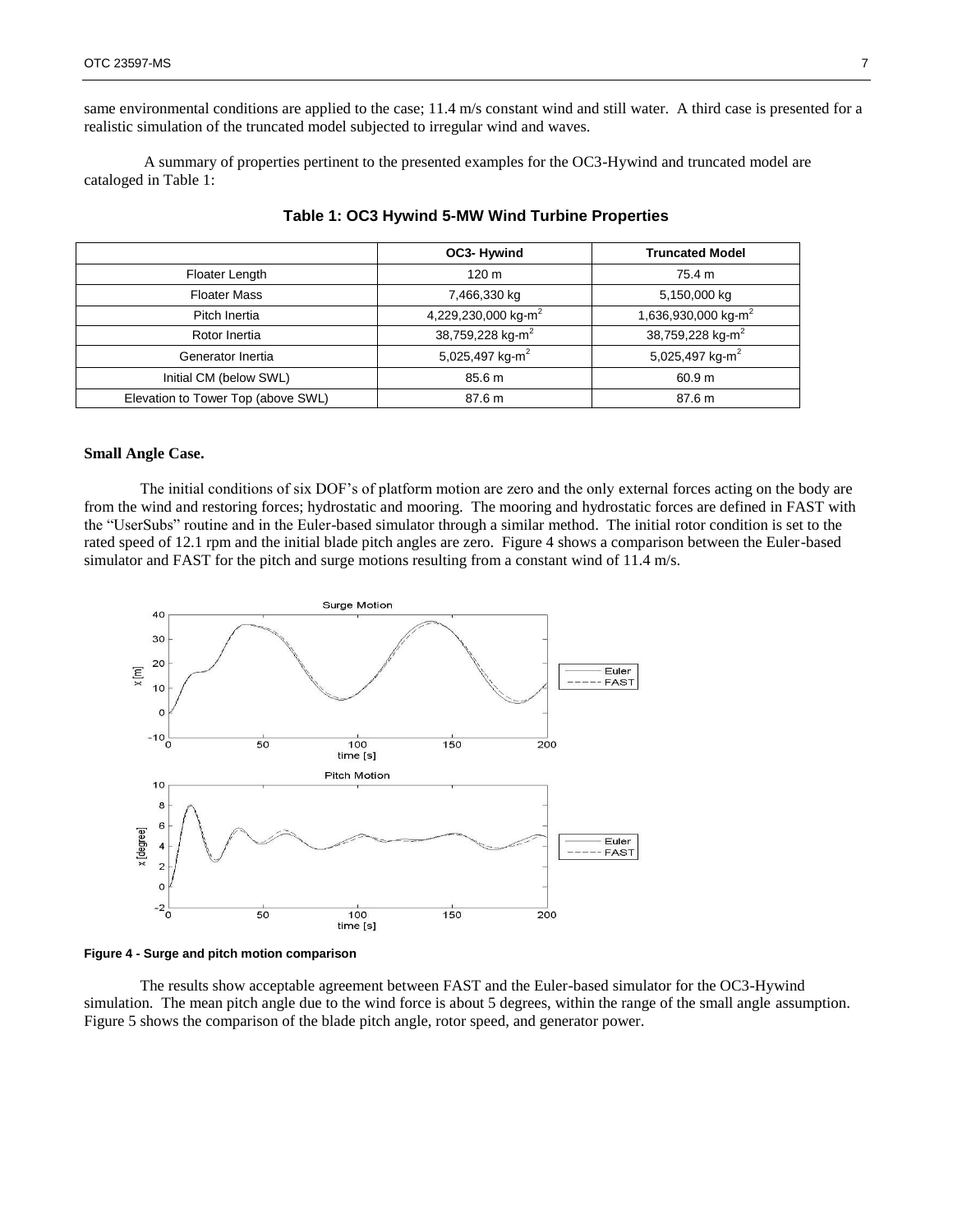

**Figure 5 - Comparison of blade pitch angle, rotor speed, and generator power**

There is a discrepancy with the blade pitch angle demanded by the controls near the 50 second mark. This large divergence results from a small discrepancy in the rotor speed: the Euler-based simulator computes a speed of 12.1 rpm, which is in control-region 3 of the controller and triggers active blade pitch control, FAST computes a spin rate just below 12.1 rpm, so active blade pitch control is not activated. Despite this difference, the Euler-based generator power and rotor speed have good agreement with FAST. The generator power in the Euler-based method is determined by multiplying the generator torque by the generator speed. The mean generator power is about 4.8 MW, close to the ideal 5 MW.

#### **Large Angle Case.**

A truncated version of the OC3-Hywind is modeled by reducing the spar length from 120 m to 75.4 m, and reducing the mass by 30% to 5,150,000 kg. Hydrostatic stability is preserved, but the restoring moments in the pitch and roll directions are reduced substantially. The time-series for the truncated model simulated with the Euler-based method is compared to the OC3-Hywind results simulated using the same method. The truncated model supports the same NREL 5 MW wind turbine as the OC3-Hywind.



**Figure 6 - Pitch comparison between the OC3 Hywind and truncated models**

The mean pitch angle for the truncated model is about 10 degrees larger than the OC3, at about 15 degrees. The maximum pitch angle of 21 degrees occurred during start up. The increase in pitch motion is due to a reduction in the hydrostatic restoring caused by the truncation of the floater. A comparison of the rotor speed and generator power is shown in Figure 7.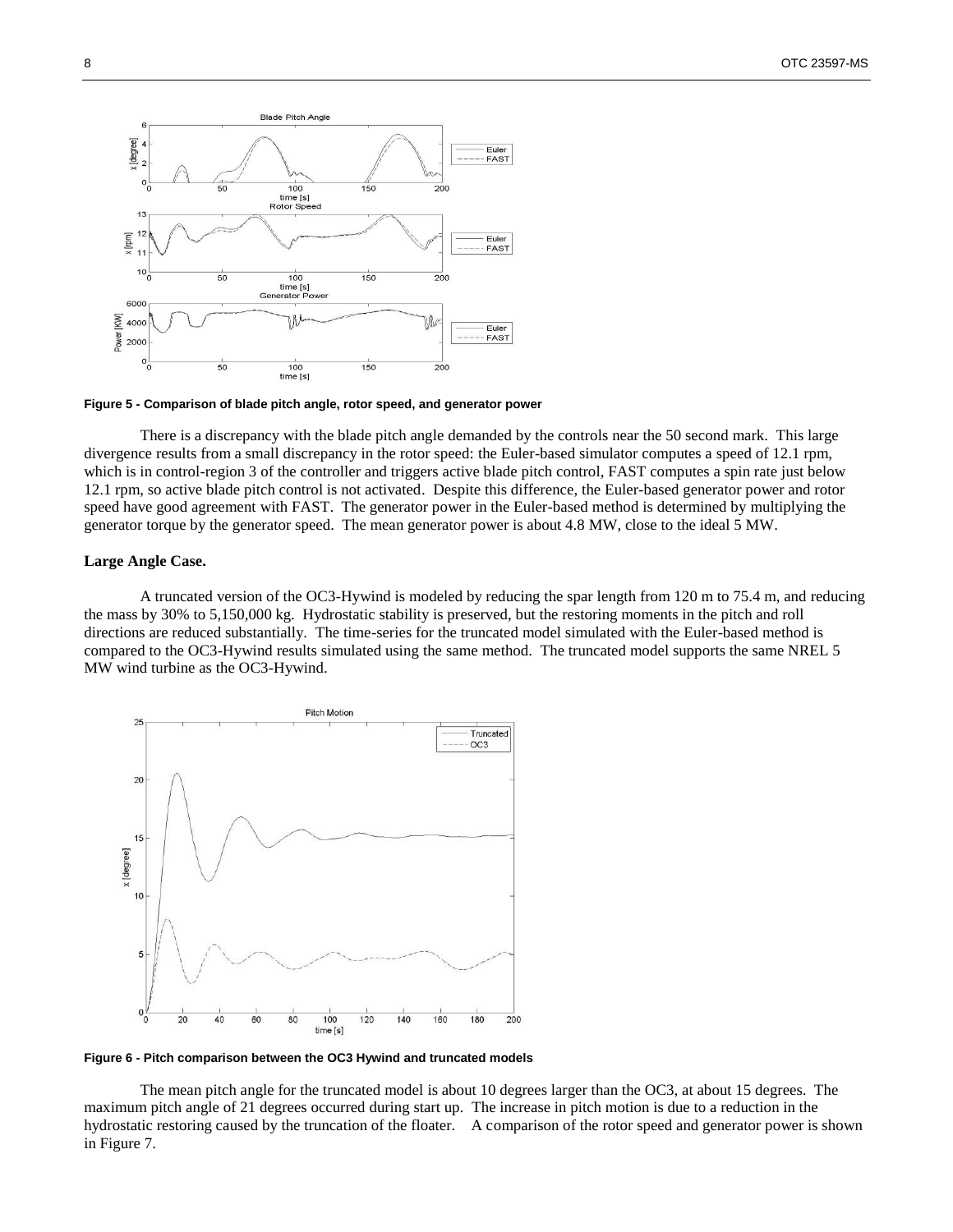

**Figure 7 - Rotor speed and generator power comparison between the OC3 Hywind and truncated models**

The blade pitch comparison was not included because the truncated model never exceeds the rated rotor speed of 12.1 rpm so increasing the blade angle was not required. The spin rate of the truncated model steadies at about 11.8 rpm so the energy captured is less than ideal. The larger mean-pitch angle reduces the rotor sweep area perpendicular to the wind causing the slower rotor speed. The generator power comparison is useful to assess the overall cost efficiency of highly compliant floaters. The truncated floater simulation shows mean generator power of about 4.1 MW compared to a mean of about 4.6 MW for the OC3-Hywind, indicating for a 10.9% reduction in electricity harvest in these conditions. It should be noted the controls used for truncated floater are optimized for the OC3-Hywind. There is potential for increased energy capturing efficiency by optimizing the generator controls for the truncated model, or for development of developing control strategies intended to help stabilize the floater pitch angle.

#### **Irregular Wind and Waves.**

The truncated spar is modeled with wave forcing to demonstrate a realistic simulation. The sea state is simulated from the JONSWAP spectrum with a significant wave height of 5 m and 10 second wave period and a uniformly distributed random phase distribution. Wave forces are computed using the Morison equation including the relative motion of the spar through the water. The wind environment is represented by a mean 13 m/s turbulent wind data file simulation using TURBSIM. The resulting global motions of the spar are shown in Figure 8.



**Figure 8 - Surge and pitch motion of the truncated spar in irregular wind and waves**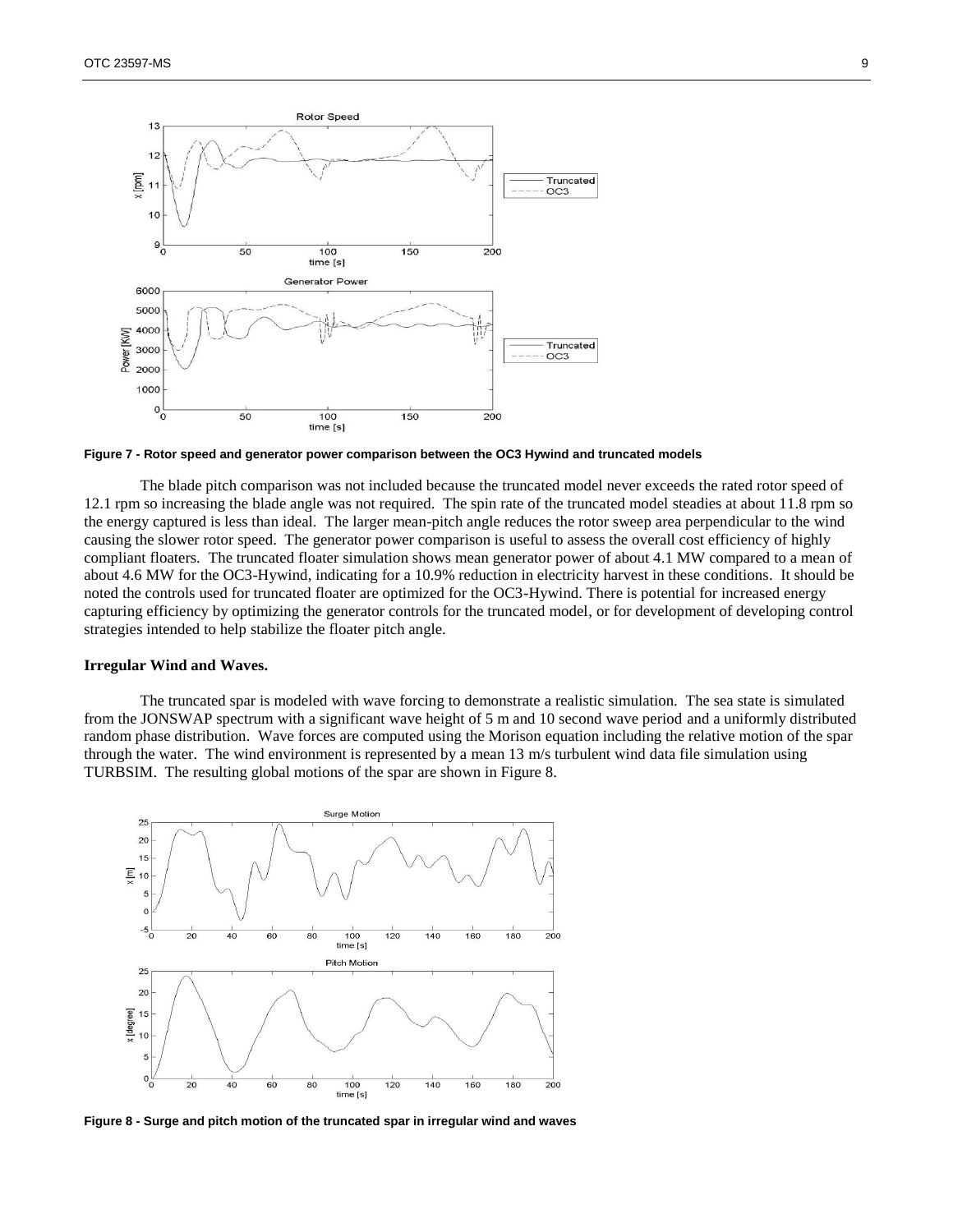The maximum pitch angle of 24 degrees occurs during start up and the mean pitch angle is about 15 degrees. The results are reasonable when compared to the same truncated spar in the previous case subjected to rated wind speed and no waves. Plots of the blade pitch angle, rotor speed, and generator power are shown in Figure 9.



**Figure 9 - Blade pitch angle, rotor speed, and generator power of the truncated spar in irregular wind and waves**

The mean generator power acts at about the rated capacity of 5 MW, indicating the system including controls and rotor are performing well in the speciefied the environmental conditions.

# **Conclusion**

An Euler-based simulator has been integrated with industry standard aero-elastic and active blade pitch control routines. MEX files were developed for the interfacing between the Euler-based simulator written in MATLAB and the supporting routines written in FORTRAN. An equation of motion to determine the rotor speed resulting from the aerodynamic torque was developed and implemented into the Euler-based simulator. The Euler-based simulator can be used for rotational displacements that exceed the small angle assumption common in industry standard tools. The integration was verified by comparison with the industry standard modeling tool, FAST. NREL's OC3-Hywind was modeled in both the Euler-based and FAST simulators for critical comparison. The same environmental conditions were applied: rated constant wind speed of 11.4 m/s and still water. A truncated spar with 30% less mass was modeled and its behavioral results were compared to the OC3-Hywind results given the same environmental conditions. The mean generator power for the truncated spar was 4.1 MW compared to 4.6 MW for the OC3-Hywind. A simulation with irregular waves and wind forcing for the truncated model was produced to demonstrate a realistic event. The resulting dynamics simulation tool can be used to perform detailed statistical optimization studies of the relative efficiency of future highly compliant designs. Future work includes further benchmarking against industry-standard tools and optimization of the blade-pitch controller.

# **Acknowledgements**

This work was supported by the National Science Foundation, Energy for Sustainability, within the Division of Chemical, Bioengineering, Environmental, and Transport Systems, agreement number CBET-1133682. Any opinions, findings, and conclusions or recommendations expressed in this material are those of the authors and do not necessarily reflect the view of the National Science Foundation.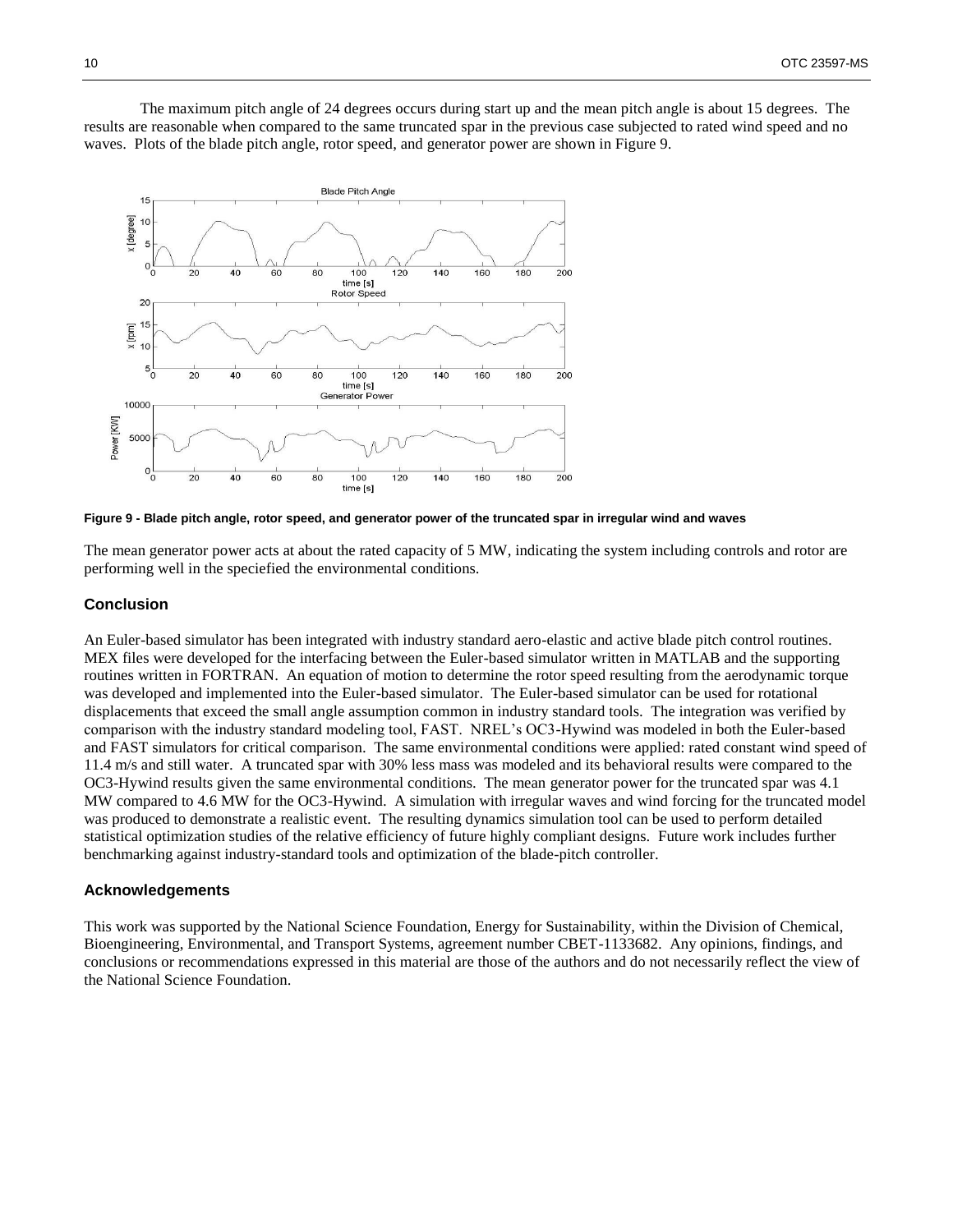# **References**

Hibbeler, R.C. 2012. *Engineering Mechanics –Dynamics,* thirteenth edition. Upper Saddle River, New Jersey: Pearson Prentice Hall.

Jonkman, J.M. 2007. Dynamics Modeling and Loads Analysis of an Offshore Floating Wind Turbine. NREL/TP-500-41958; Golden, CO: National Renewable Energy Laboratory

Jonkman, J.M., and Buhl, M.L.J. 2005. FAST User's Guide. NREL/EL-500-38230; Golden, CO: National Renewable Energy Laboratory.

Jonkman,J., Butterfield, S., Musial, W., and Scott, G. 2009. Definition of a 5-MW Reference Wind Turbine for Offshore System Development*.* NREL/TP-500-38060; National Renewable Energy Laboratory.

Jonkman, B.J., and Jonkman, J.M. 2013. Addendum to the User Guides for FAST, A2AD, and AeroDyn Released March 2010 – February 2013. NREL/TP-XXX-XXXXX; Golden, CO: National Renewable Energy Laboratory.

Manwell, J.F., McGowan, J.G., and Rogers, A.L. 2009. *Wind Energy Explained: Thoery, Design, and Application,* second edition. Chihester, England: Wiley.

Moriary, P.J., and Hansen, A.C. 2004. AeroDyn Theory Manual. NREL/TP-500-36881; Golden, CO: National Renewable Energy Laboratory.

Mathworks. 2013. Introducing MEX-Files. *R2013b Documentation*. Retrieved January 8, 2013 from [http://www.mathworks.com/help/matlab/matlab\\_external/introducing-mex-files.html](http://www.mathworks.com/help/matlab/matlab_external/introducing-mex-files.html)

Sweetman, B., and Wang, L. 2011. Large-Angle Rigid Body Dynamics of a Floating Offshore Wind Turbine using Euler's Equations of Motion*. NSF CMMI Research and Innovation Conference*: Engineering for Sustainability and Prosperity.

Wang, L., Sweetman, B. 2012. Simulation of Large-Amplitude Motion of Floating Wind Turbines using Conservation of Momentum*. Journal of Ocean Engineering*, Vol. 42C